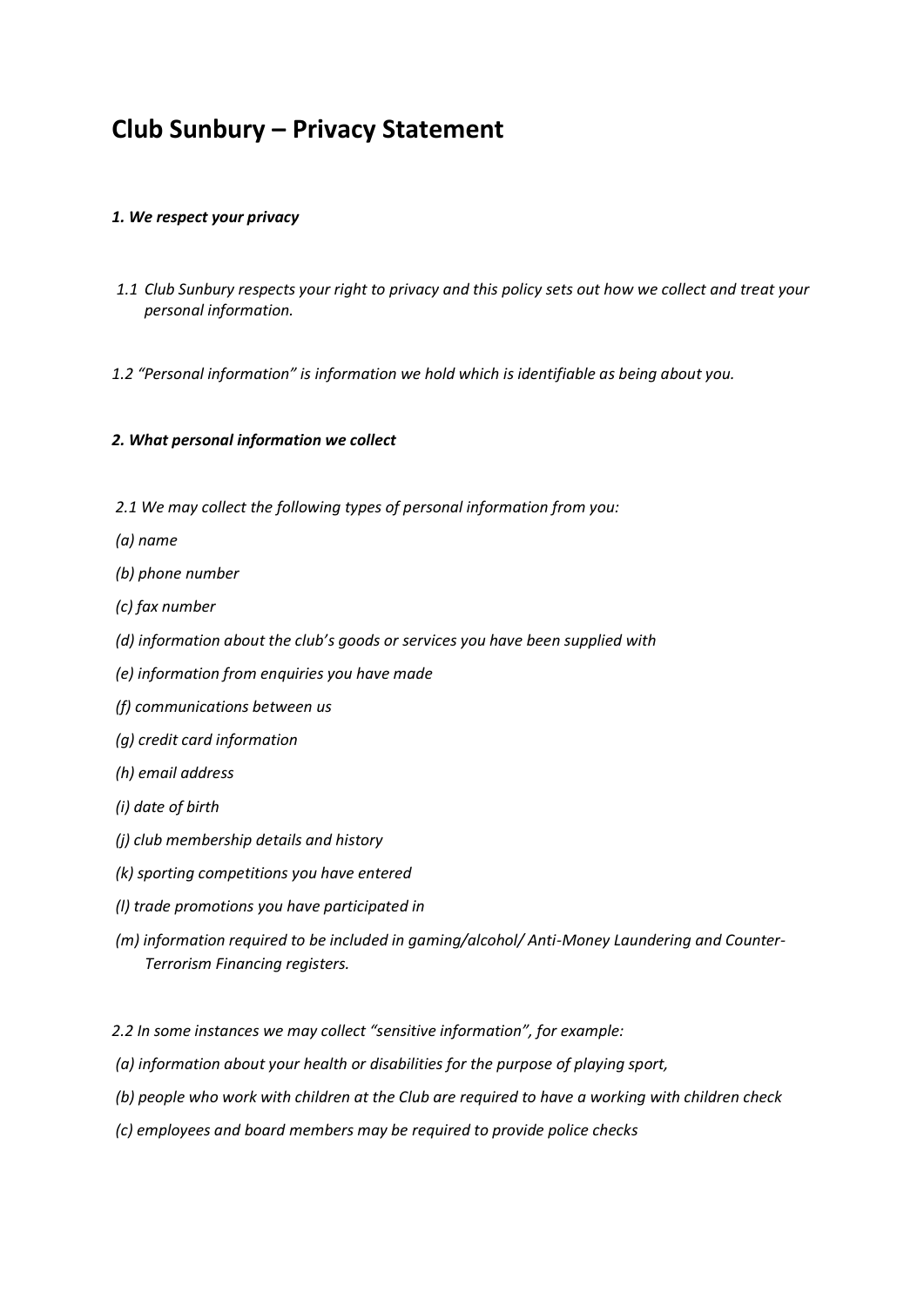#### *3. How we collect your personal information*

 *3.1 We collect personal information from you by extracting information from a variety of sources, including:* 

- *(a) membership applications and renewals*
- *(b) electronic or personal interaction with us;*
- *(c) when you access our website;*
- *(d) when we provide our goods and services to you;*
- *(e) entry forms for trade promotions, loyalty programs and sporting competitions;*
- *(f) the documents and information we are required to collect to comply with our obligations* 
	- *(i) Responsible Service of Alcohol Policy*
	- *(ii) Responsible Service of Gambling Policy*
	- *(iii) Anti-Money Laundering and Counter-Terrorism Financing Act 2006*
	- *(iv) Rules regarding admission of guests and authorised gaming visitors*

 *We are required collect all this information to comply with the law.* 

 *3.2 We take reasonable steps to ensure that your personal information is secure.* 

#### *4. Use of your personal information*

*4.1 We use your information to:* 

- *(a) provide our goods and services to you;*
- *(b) to comply with our legal obligations including under the following legislation:* 
	- *(i) Liquor Control Reform Act*
	- *(ii) Gambling Regulation Act;*
	- *(iii) Anti-Money Laundering and Counter-Terrorism Financing Act 2006*
	- *(iv) Associations Incorporation Act or Corporations Act*
- *(c) to comply with the rules of the peak sporting bodies with which we are associated;*
- *(d) to conduct our loyalty programs and to provide you with the benefits of those programs;*

 *(e) send you direct marketing material from the Club only when you have agreed to receive it and have not opted out* 

*(f) we also use it to improve our service and to notify you of opportunities that we think you might be interested in.* 

 *4.2 We do not provide your information to third parties, except that we may provide your information to our business partners who assist us in the provision of our services to you.*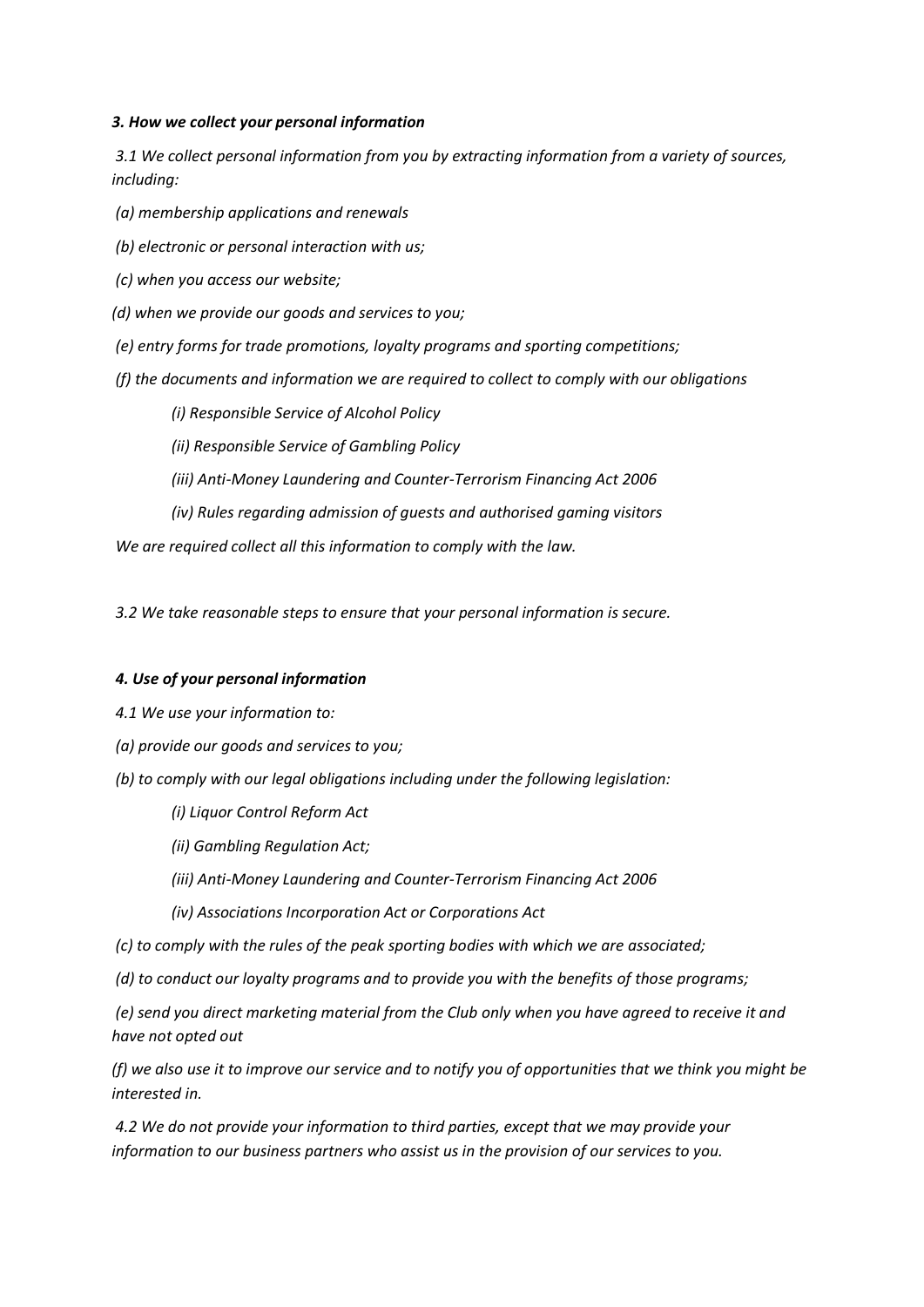*4.3 Because of the requirements in the legislation listed above the Club cannot provide for anonymity and pseudonymity when you deal with us* 

## *5. Disclosure of your personal information overseas*

 *We do not disclose your personal information to overseas recipients.* 

### *6. Security of your personal information*

 *6.1 We take reasonable steps to protect your personal information. However we are not liable for any unauthorised access to this information.* 

 *6.2 We destroy or de-identify your personal information when it is no longer required for the purpose we collected it.* 

### *7. Access to and correction of your personal information*

 *7.1 Generally you can access your personal information by contacting the manager at the Club, contact details are listed below. We may charge a reasonable administration fee for this access.* 

 *7.2 We may not give you access to your personal information in the following circumstances:* 

 *(a) Giving you access would pose a serious threat to the life, health or safety of any individual or to public health or public safety; or* 

 *(b) Giving access would have an unreasonable impact on the privacy of other individuals* 

 *(c) The request for access is frivolous or vexatious* 

 *(d) The information relates to existing or anticipated legal proceedings* 

- *(e) Giving access would prejudice negotiations we are having with you*
- *(f) Giving access would be unlawful*
- *(g) Giving access would impede an investigation into serious misconduct or suspicious matters*
- *(h) Giving access would reveal material that is commercially sensitive for the Club.*

*7.3 We will respond to any request for access to personal information within a reasonable time and if we do not give you access we will tell you why.* 

*7.4 Apart from the persons who need to know for the purpose we collected the personal information, we only provide access to personal information to the person to whom it relates.* 

## *8. Complaints about privacy and access refusal*

*8.1 If you have any complaints about our privacy practices, or being denied access to your personal information please feel free to send details of your complaints to the [General Manager of the Club.](mailto:manager@sunbowl.com.au)*